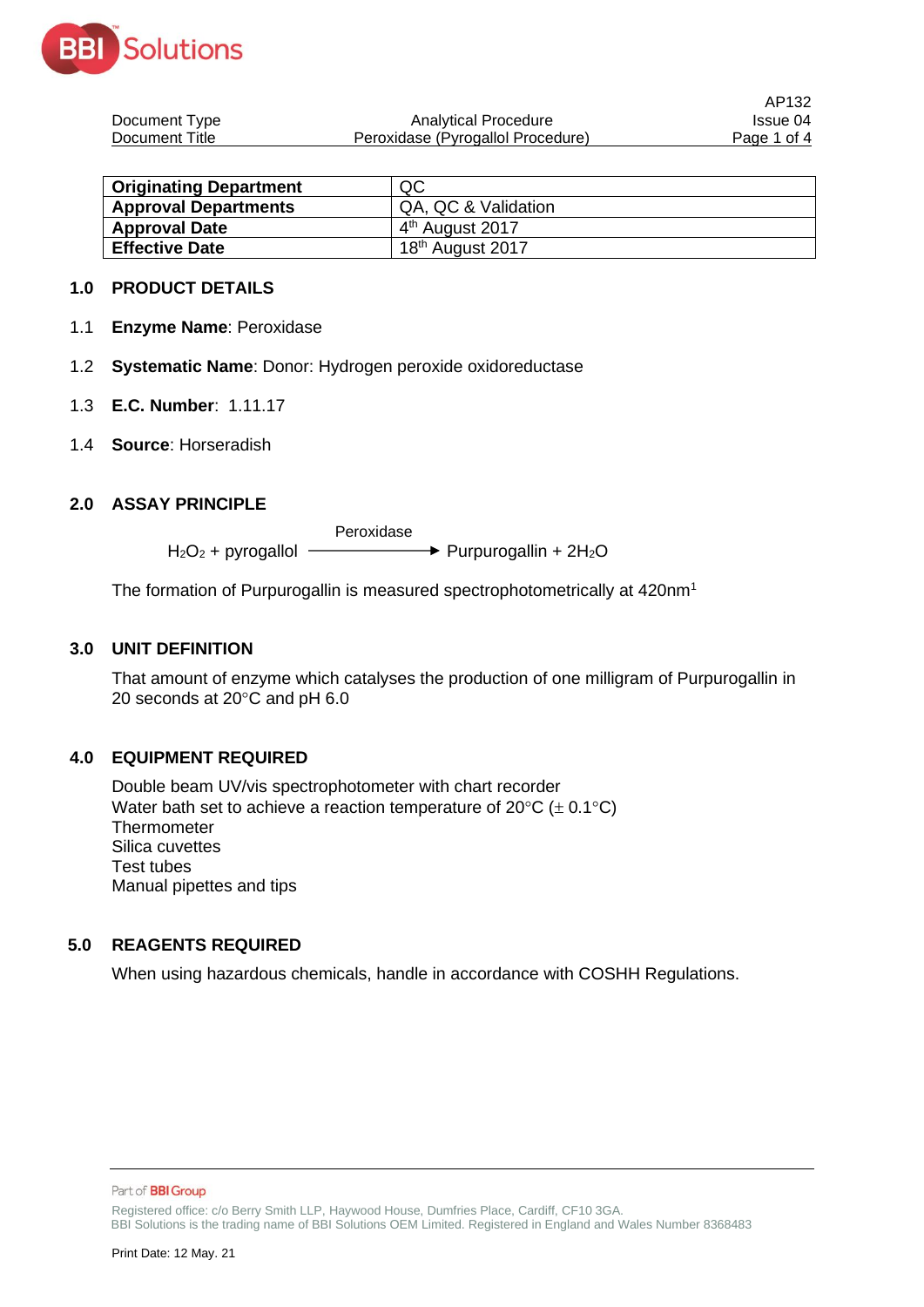

|                |                                   | AP132       |
|----------------|-----------------------------------|-------------|
| Document Type  | Analytical Procedure              | Issue 04    |
| Document Title | Peroxidase (Pyrogallol Procedure) | Page 2 of 4 |

### **Reagent details**

| <b>Chemical / Reagent</b>        | <b>Supplier</b>       | <b>Product No.</b> | F.W.   |
|----------------------------------|-----------------------|--------------------|--------|
| 2M Sodium hydroxide              | Sigma                 | 71474              | N/A    |
| Potassium dihydrogen phosphate   | VWR                   | 26936.293          | 136.09 |
| Hydrogen peroxide solution (30%) | <b>Merck</b>          | 107209             | 34.01  |
| Pyrogallol                       | <b>Acros Organics</b> | 164561000          | 126.11 |

## **6.0 PREPARATION OF REAGENTS**

6.1 2M Sodium hydroxide

Use as required and refer to the manufacturer's expiry date

6.2 0.1M Potassium phosphate pH 6.0

Dissolve 6.80g of Potassium di-hydrogen phosphate in water and adjust to pH 6.0 at  $20^{\circ}$ C with 2M Sodium hydroxide. Make up to a final volume of 500ml with water. Stable for 2 weeks at 2 to 8°C.

#### 6.3 5.33% Pyrogallol

Dissolve 1.333g of Pyrogallol in water and adjust to a final volume of 25ml using a volumetric flask. Store in a dark bottle and prepare fresh daily.

6.4 Hydrogen peroxide solution

Dilute 0.66ml of Hydrogen peroxide in water and adjust to a final volume of 50ml using a volumetric flask. Store in a dark bottle and prepare fresh daily.

6.5 Enzyme solution

Into new glass vials accurately weigh at least 10mg of freeze-dried powder, each test sample to be weighed in triplicate. Dissolve each to a concentration of 5mg/ml in 0.1M potassium phosphate pH 6.0. Immediately prior to assay, dilute to approximately 0.75 U/ml in 0.1M potassium phosphate pH 6.0.

Part of **BBI Group** 

Registered office: c/o Berry Smith LLP, Haywood House, Dumfries Place, Cardiff, CF10 3GA. BBI Solutions is the trading name of BBI Solutions OEM Limited. Registered in England and Wales Number 8368483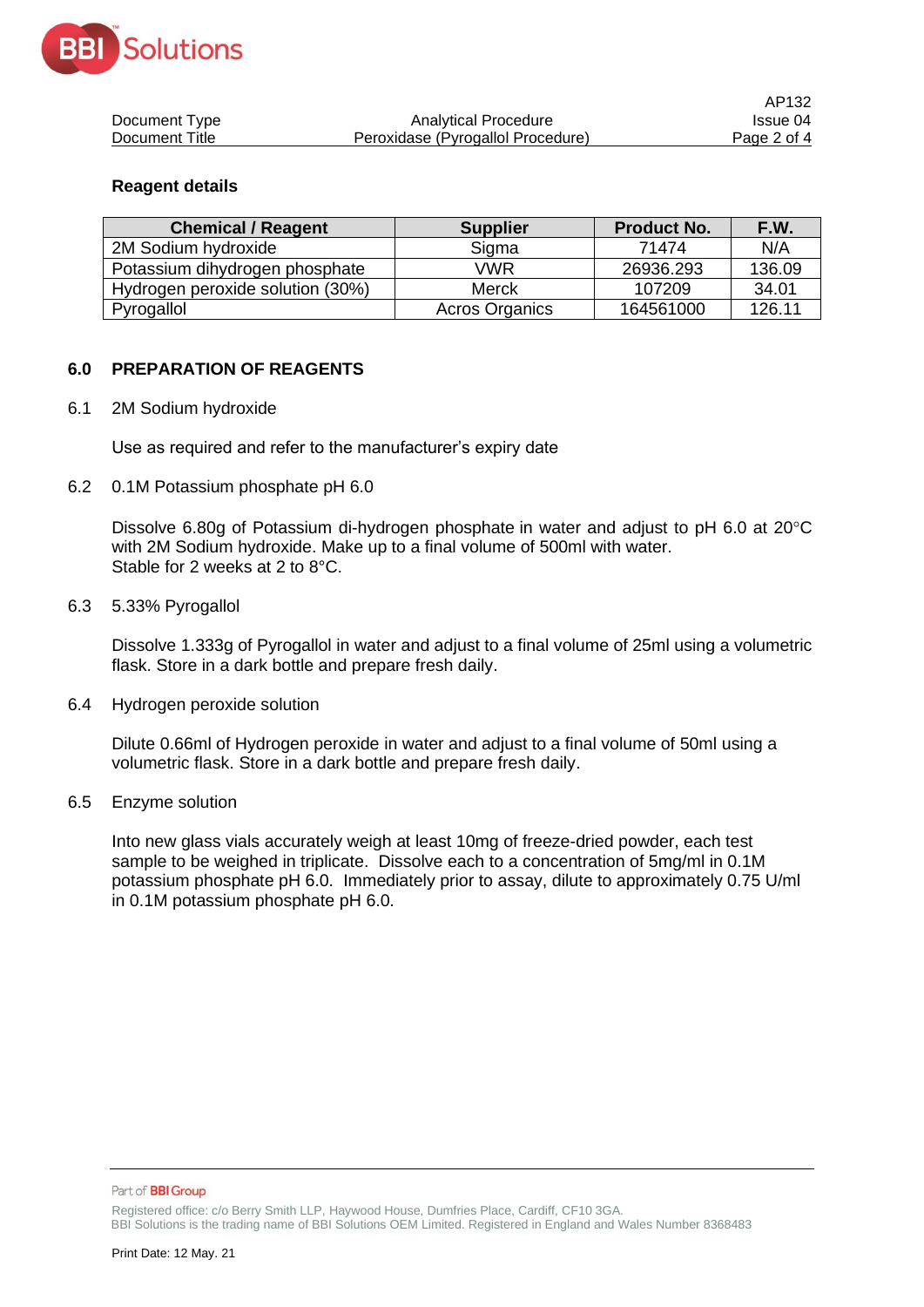

| Document Type  | Analytical Procedure              | Issue 04    |
|----------------|-----------------------------------|-------------|
| Document Title | Peroxidase (Pyrogallol Procedure) | Page 3 of 4 |

AP132

## **7.0 TEST PROCEDURE**

Into disposable test-tubes pipette the following:

| 2.50ml            |
|-------------------|
| 0.30ml            |
| 0.20 <sub>m</sub> |
|                   |

Allow the solutions to equilibrate to  $20^{\circ}$ C for approximately 5 minutes, then add:

| Enzyme solution (diluted to 0.75U/ml) | 0.10ml | 0.00 <sub>m</sub> |
|---------------------------------------|--------|-------------------|
| Total reaction mix volume $(V_t)$     | 3.00ml | 3.00ml            |

Mix then record the increase in absorbance at 420nm, reading the test solution versus the reference solution for approximately 1 minute. Measure the change in absorbance per 20 seconds ( $\Delta A_{420}$ /20sec) over the linear portion of the curve and use this value in the calculation.

## **8.0 CALCULATION**

Volume activity (U/ml) =  $\Delta A_{420}/20$ sec x V<sub>t</sub> x dilution factor  $V_s \times 12$ 

Where:  $V_t = \text{final volume of the reaction mix (ml)} = 3.0$  $V_s$  = sample volume (ml) = 0.10 12 = absorbance of 1mg/ml solution of purpurogallin at 420nm

Volume activity (U/ml) =  $\Delta A_{420}/20$ sec x 2.5 x dilution factor

Weight activity (U/mg material) = U/ml mg material/ml

# **9.0 A2801% AND RZ DETERMINATION**

This is determined in accordance with Analytical Procedure AP63.

### **10.0 ASSOCIATED DOCUMENTS**

AP63 Spectrophotometric Measurements

Registered office: c/o Berry Smith LLP, Haywood House, Dumfries Place, Cardiff, CF10 3GA.

BBI Solutions is the trading name of BBI Solutions OEM Limited. Registered in England and Wales Number 8368483

Part of **BBI Group**